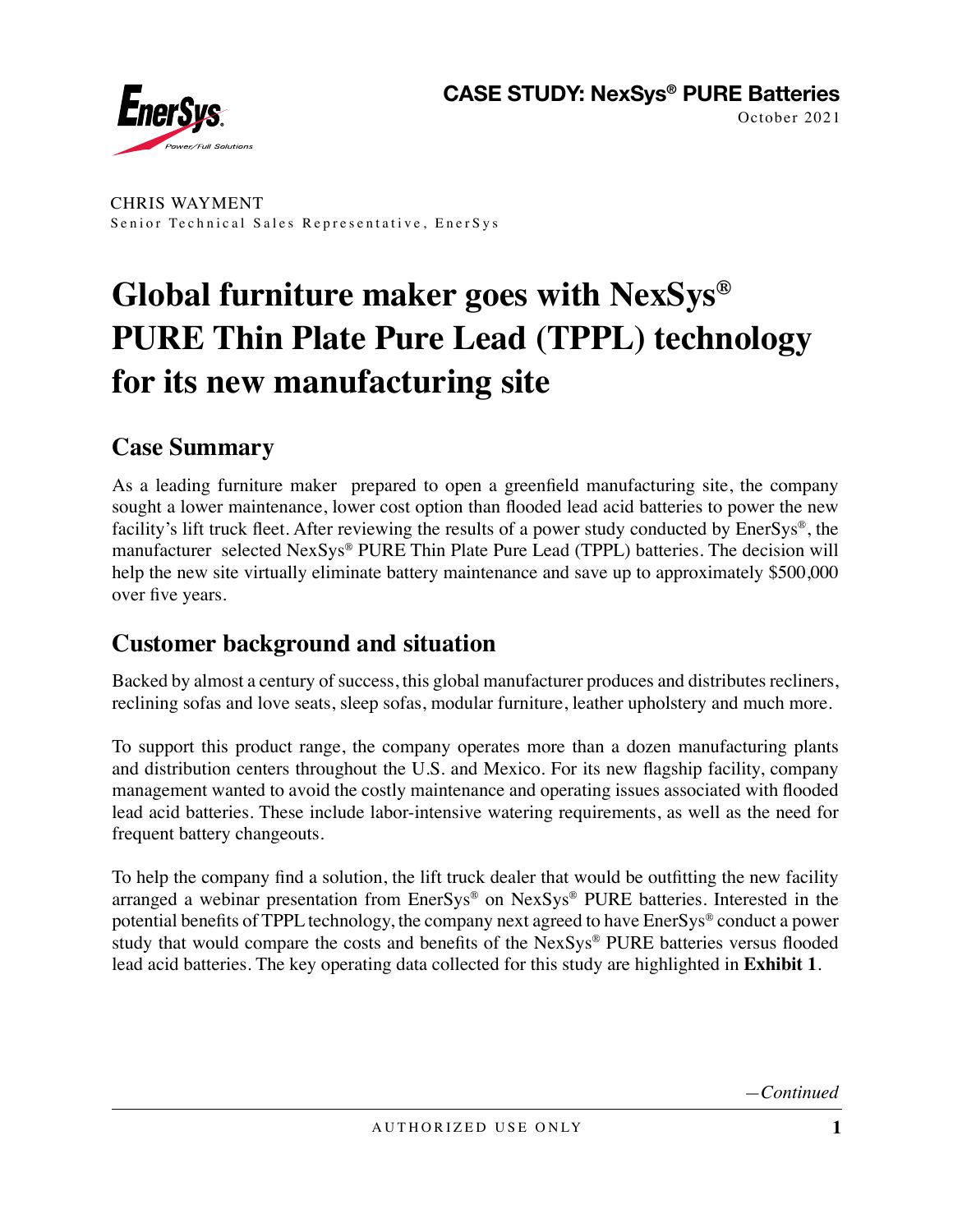Application Information

- Shift details  $-1.5$ -2.0 8-hour shifts
- Days per week  $-5-6$
- Weeks per year 260

Lift Truck Information

- Sit down lift trucks, turret trucks and order pickers
- Annual truck hours  $-1,700 2,000$
- Amp Hours (Ah) consumption per day 400

## **EnSite™ Modeling Software Feasibility and Project Financial Report**

EnerSys® entered the power study data into its EnSite™ modeling software, a proprietary program that applies an end-user's specific operating parameters and power requirements to generate reports comparing battery chemistries and costs.

This EnSite™ software report assessed the power demands of 9 vehicles in the facility's fledging fleet – 5 sit down lift trucks, 2 turret trucks and 2 order pickers – then compared the costs of meeting those demands with NexSys® PURE TPPL batteries and NexSys®+ chargers versus flooded lead acid batteries with standard chargers.

The maintenance and operating cost differences were pronounced, primarily because NexSys<sup>®</sup> PURE batteries offer two essential advantages over flooded lead acid batteries. Thanks to their TPPL design, they never require watering maintenance. They can also be opportunity charged in short time increments, eliminating the need for labor-intensive change-outs with every shift, and they do not require lengthy equalization charges. By eliminating these maintenance requirements, NexSys® PURE batteries would deliver an estimated savings of \$55,280.00 versus the flooded batteries (see "Maintenance Expense ANNUAL" in **Exhibit 2**)

The charging speed and energy throughput of TPPL technology also meant that one NexSys<sup>®</sup> PURE battery could replace two standard flooded batteries and charge more energy efficiently, which would enable a cut in electricity costs of more than \$33,000 (see "Fuel/Energy Expense ANNUAL" in **Exhibit 2**).

After weighing all of the variables, the EnSite™ software produced a Feasibility Report recommending the installation of NexSys® PURE TPPL batteries. EnSite software also generated a Project Financial Report outlining Return on Investment (ROI), plus annual and potential five-year savings (see **Exhibit 2**).

*—Continued*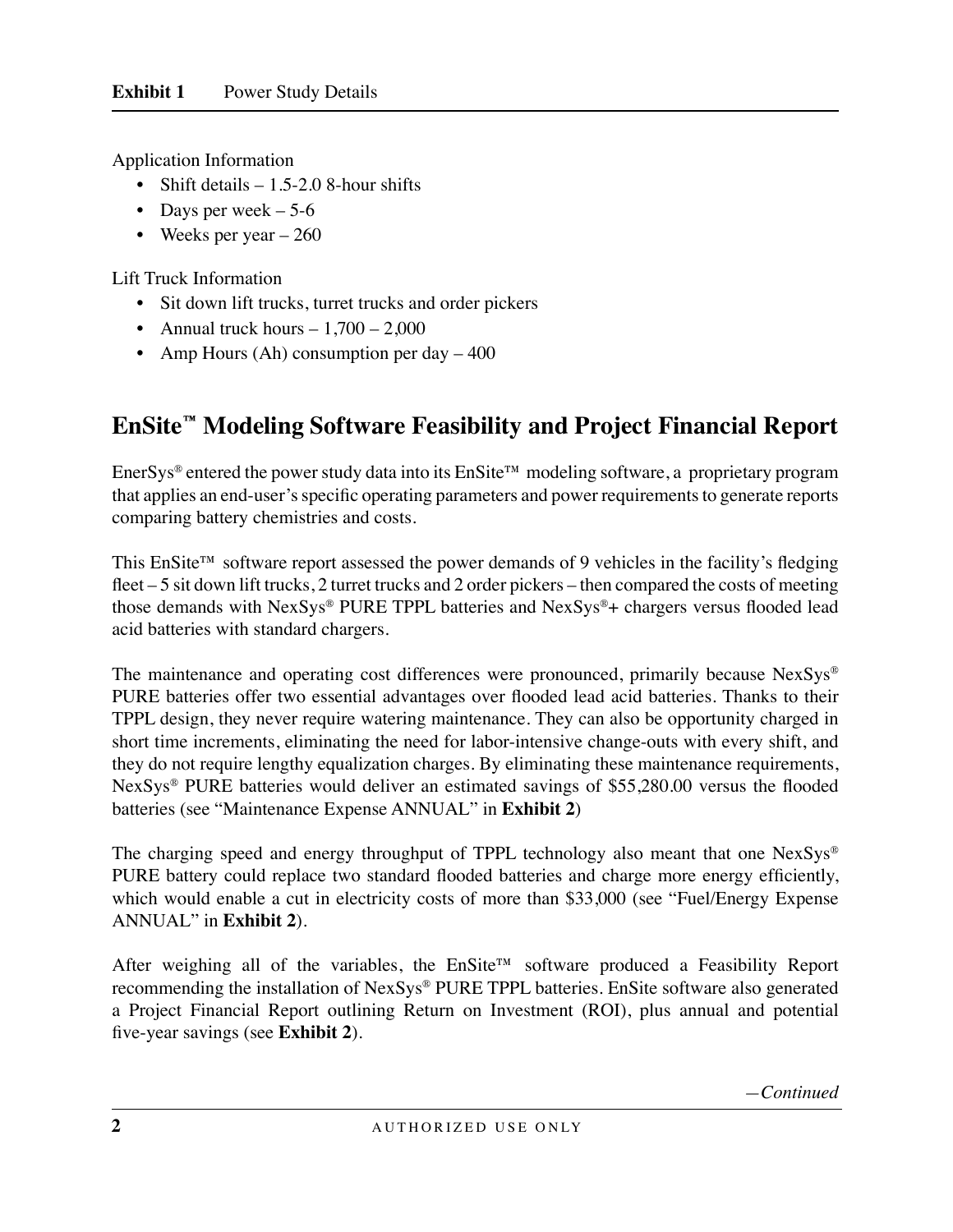|                                                      | <b>NexSys® PURE</b><br><b>Battery Solution</b> | <b>Base Case</b> |                  |
|------------------------------------------------------|------------------------------------------------|------------------|------------------|
| <b>Equipment Investment Summary</b><br><b>ANNUAL</b> | \$81,162.36                                    | \$85,498.32      | $-$ \$4,335.96   |
| <b>Fuel/Energy Expense</b><br><b>ANNUAL</b>          | \$12,002.87                                    | \$45,752.94      | $-$ \$33,750.09  |
| Maintenance Expense<br><b>ANNUAL</b>                 | \$51,720.00                                    | \$107,000.00     | $-$ \$55,280.00  |
| Additional Expenses*<br><b>PROJECT</b>               | \$0.00                                         | \$6,399.96       | $-$ \$6,399.96   |
| <b>Total Annual Benefit</b>                          |                                                |                  | \$99,766.01      |
| Timeline for ROI**                                   |                                                |                  | <b>Immediate</b> |
| Projected Savings Over Five Years                    |                                                |                  | \$498,830.05     |
| $-4$ $-1$ $-1$ $-1$ $-1$                             |                                                |                  |                  |

\*Additional expenses represent current operational expenses as identified and outlined by the customer represented in this case study and are not the responsibility of EnerSys®.

\*\*Savings apply solely to the customer represented in this case study. Immediate results are not guaranteed and subject to change. ROI results are based on specific customer provided data.



*—Continued*